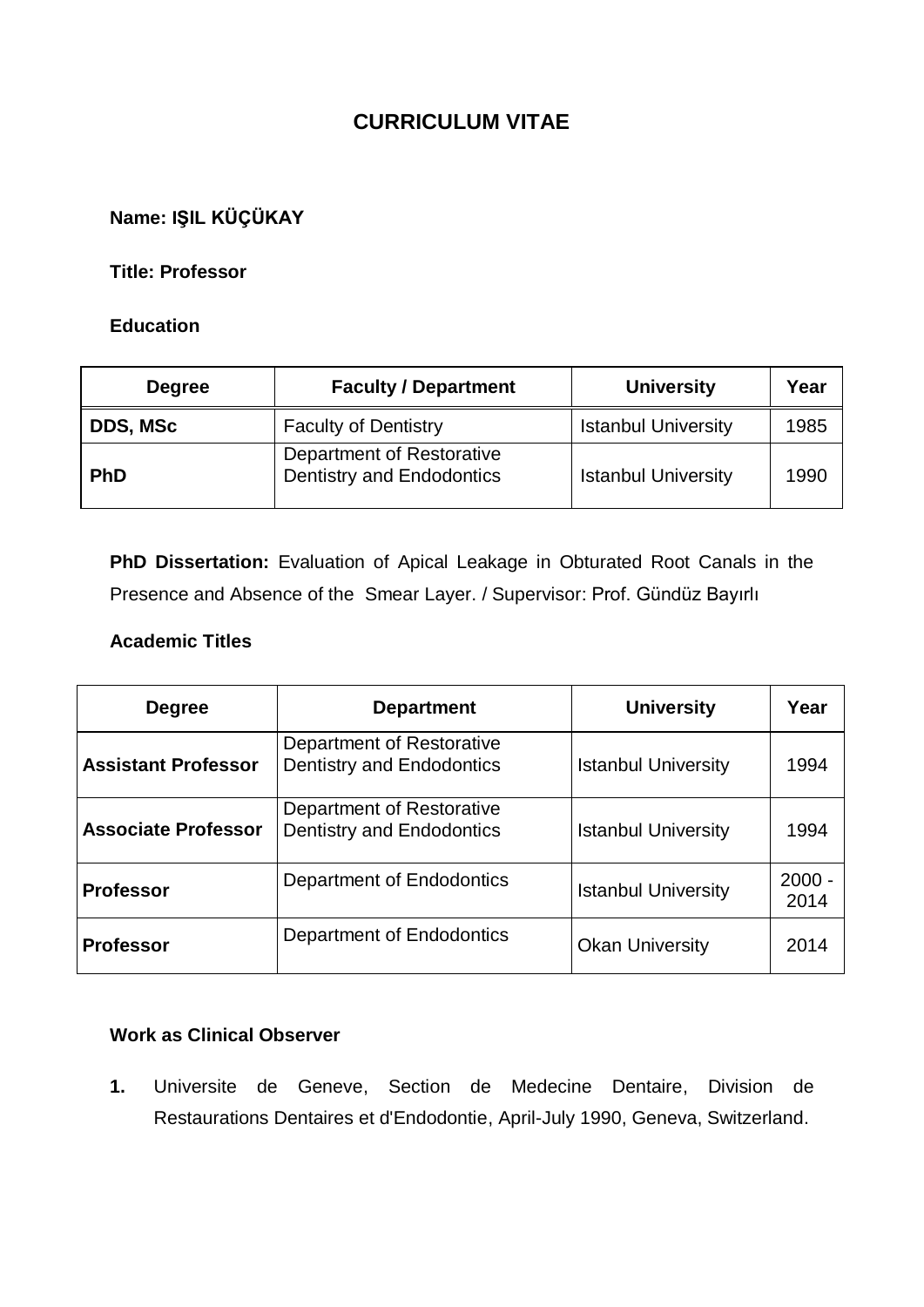**2.** University of Michigan School of Dentistry, The Fifth Annual Review of the Biologic and Clinic Aspects of Endodontology, March 1992, Ann Arbor, USA.

## **Supervised Graduation and PhD Theses**

#### **1. Graduation Theses**

- **1.1.** Ferda Üstün. Investigation of Root Canal Obturation Techniques. Istanbul University Faculty of Dentistry, Graduation Thesis, 2006.
- **1.2.** Özgür Öztürk. Importance of Apical and Coronal Microleakage in Endodontics. Istanbul University Faculty of Dentistry, Graduation Thesis, 2007.
- **1.3.** Beste Gündüz. Differential Diagnosis of Endodontic and Systemic Radiographic Lesions. Istanbul University Faculty of Dentistry, Graduation Thesis, 2008.
- **1.4.** Astrit Rotla. Comparison of Different Gutta-Percha Root Canal Obturation Systems in Terms of Apical Leakage. Istanbul University Faculty of Dentistry, Graduation Thesis, 2008.
- **1.5.** Selen Nihal Saraç. Importance of Biofilm Layer in Endodontics. Istanbul University Faculty of Dentistry, Graduation Thesis, 2009.
- **1.6.** Kanber Kamberoğlu. Pulpal Vitality Techniques in Endodontics. Istanbul University Faculty of Dentistry, Graduation Thesis, 2010.
- **1.7.** Beşir Tahiroğlu. Investigation of Materials Used in Root Canal Therapy in Terms of Allergy. Istanbul University Faculty of Dentistry, Graduation Thesis, 2010.
- **1.8.** Tuğba Boz. Endodontic Radiography. Istanbul University Faculty of Dentistry, Graduation Thesis, 2011.
- **1.9.** Onur Altınok. Diagnosis and Treatment of Traumatic Periodontal Tissue Injuries. Istanbul University Faculty of Dentistry, Graduation Thesis, 2011.
- **1.10.** Duygu Sarıtemur. Investigation of Contemporary Root Canal Irrigation Solutions. Istanbul University Faculty of Dentistry, Graduation Thesis, 2013.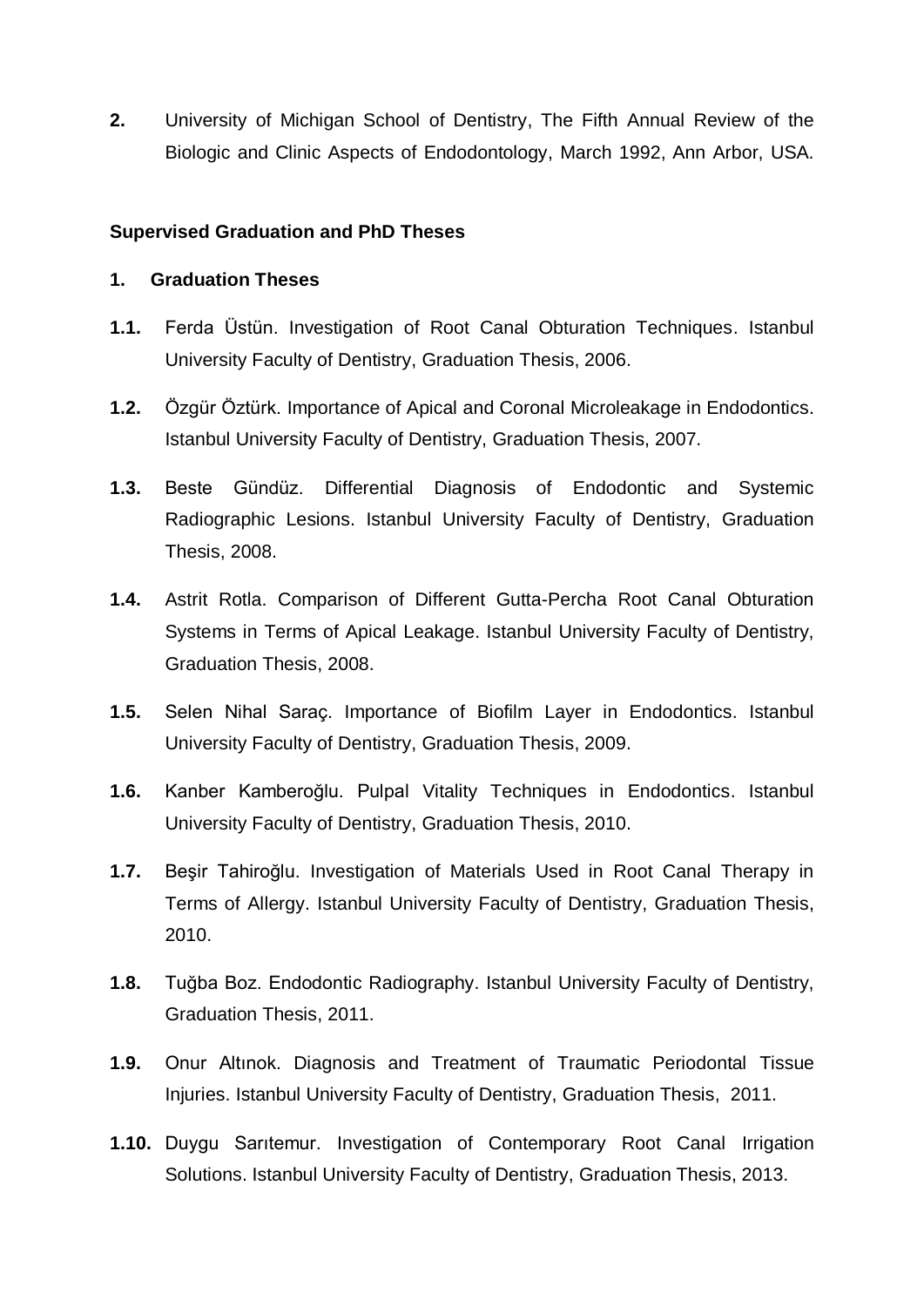**1.11.** Merve Turhan. Investigation of Contemporary Root Canal Irrigation Techniques. Istanbul University Faculty of Dentistry, Graduation Thesis, 2013.

#### **2. PhD Theses**

- **2.1.** Dr. Nilgün Cabıoğlu (Arat). Investigation of Different Types of Standard Posts Located in the Root Canals in Terms of Coronal. Istanbul University Institute of Health Sciences, Department of Prosthodontics, PhD Thesis, 2000. Supervisor: Prof. Dr. Emine Halide Nayır, **Assoc. Prof. Işıl Küçükay.**
- **2.2.** Dr. Ece Engin. Comparison the Influence of Ni-Ti Files Used with Low-Speed Handpiece and by Hand on Root Canal Instrumentation. Istanbul University Institute of Health Sciences, Department of Restorative Dentistry and Endodontics, PhD Thesis, 2001. Supervisor: **Prof. Işıl Küçükay.**
- **2.3.** Dr. İhsan Taylan Günaydın. *In vitro* Evaluation of the Efficiency of the Root Canal Irrigants used with Different Irrigation Techniques and Intracanal Calcium Hydroxide Treatment on Elimination of *Enterecoccus faecalis* from Root Canals. Istanbul University Institute of Health Sciences, Department of Restorative Dentistry and Endodontics, PhD Thesis, 2002. Supervisor: **Prof. Işıl Küçükay.**
- **2.4.** Dr. Sıtkı Selçuk Gökyay. Evaluation of Dentin Adhesion and Microleakage in Root Canals Obturated with the Conventional Gutta-Percha Technique and a New Endodontic Bonding System. Istanbul University Institute of Health Sciences, Department of Restorative Dentistry and Endodontics, PhD Thesis, 2008. Supervisor: **Prof. Işıl Küçükay.**
- **2.5.** Dr. Ayça Şimşek. *In vitro* Evaluation of the Effectiveness of the Different Rotary Ni-Ti Systems and Different Root Canal Obturation Techniques. Istanbul University Institute of Health Sciences, Department of Endodontics, PhD Thesis, 2008. Supervisor: **Prof. Işıl Küçükay.**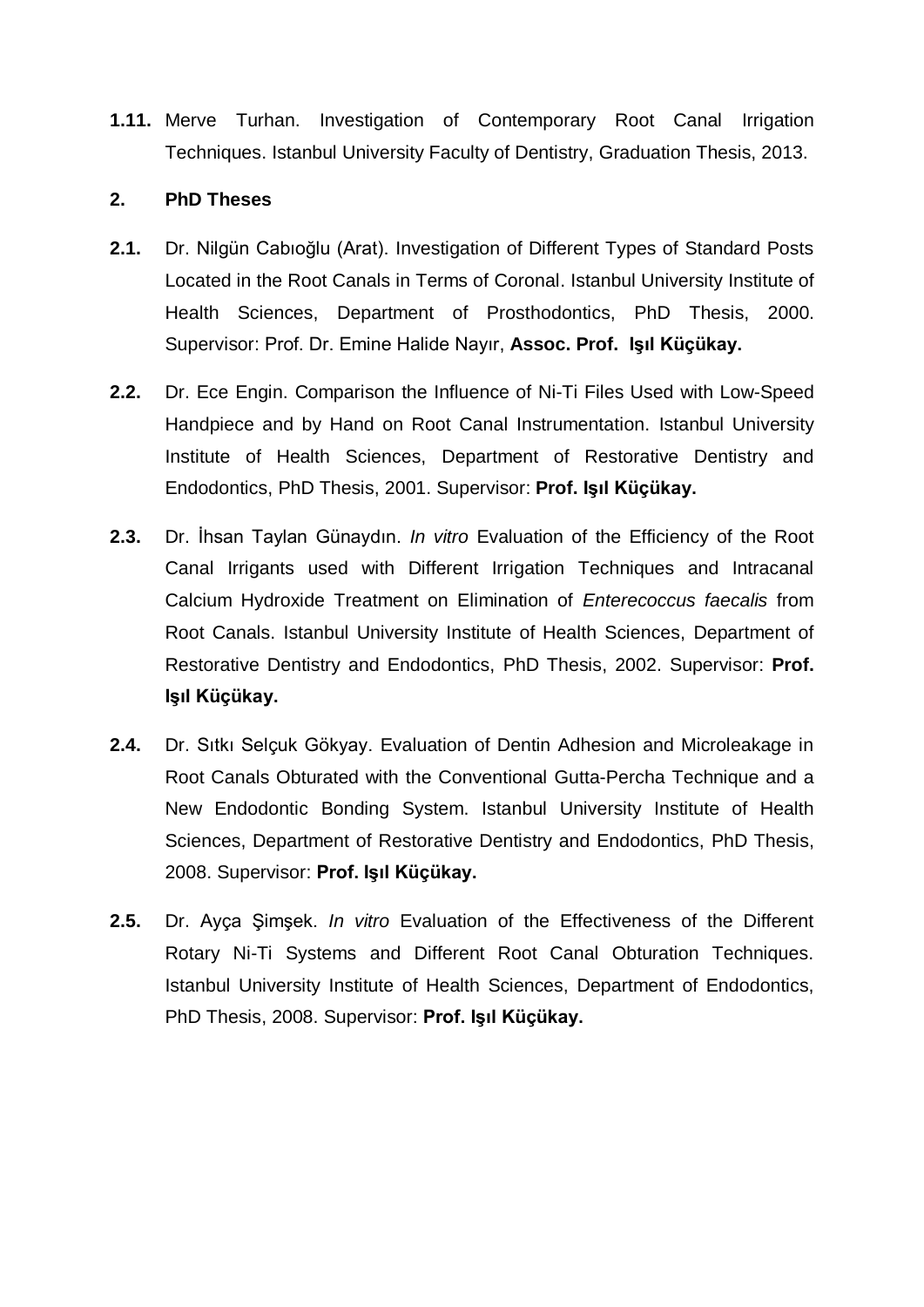- **2.6.** Dr. Başak Gökyay. Comparison the Efficiency of Different Instrumentation Techniques on Oval Shaped Root Canals. İstanbul Üniversite Institute of Health Sciences, Department of Endodontics, PhD Thesis, 2011. Supervisor: **Prof. Işıl Küçükay.**
- **2.7.** Dr. Mehmet Murat İstektepe. Comparison the Effectiveness of Different Root Canal Obturation Techniques on Artificial Lateral Root Canals. Istanbul University Institute of Health Sciences, Department of Endodontics, PhD Thesis, 2014. Supervisor: **Prof. Işıl Küçükay.**

## **PUBLICATIONS**

# **Articles Published in International Peer Reviewed Journals (SCI and SCI-Expanded Articles)**

- **1. Karagöz-Küçükay I,** Küçükay S, Bayırlı G. Factors affecting apical leakage assessment. *Journal of Endodontics* 1993; 19(7): 362-5.
- **2. Karagöz-Küçükay I**, Bayırlı G. An apical leakage study in the presence and absence of the smear layer. *International Endodontic Journal* 1994; 27(2): 87- 93.
- **3. Karagöz-Küçükay I**. Root canal ramifications in mandibular incisors and efficacy of low-temperature injection thermoplasticized gutta-percha filling. *Journal of Endodontics* 1994; 20(5): 236-40.
- **4. Karagöz-Küçükay I**, Küçükay S, Bayırlı G. Influence of centrifuging versus passive immersion on apical dye penetration associated with three guttapercha obturation techniques. *International Endodontic Journal* 1994; 27(2): 100. (Abstract)
- **5.** Küçükay S, **Karagöz-Küçükay I**, Bayırlı G. Influence of step-back versus step-down instrumentation techniques on post-preparation pain. *International Endodontic Journal* 1996; 29(3): 203. (Abstract)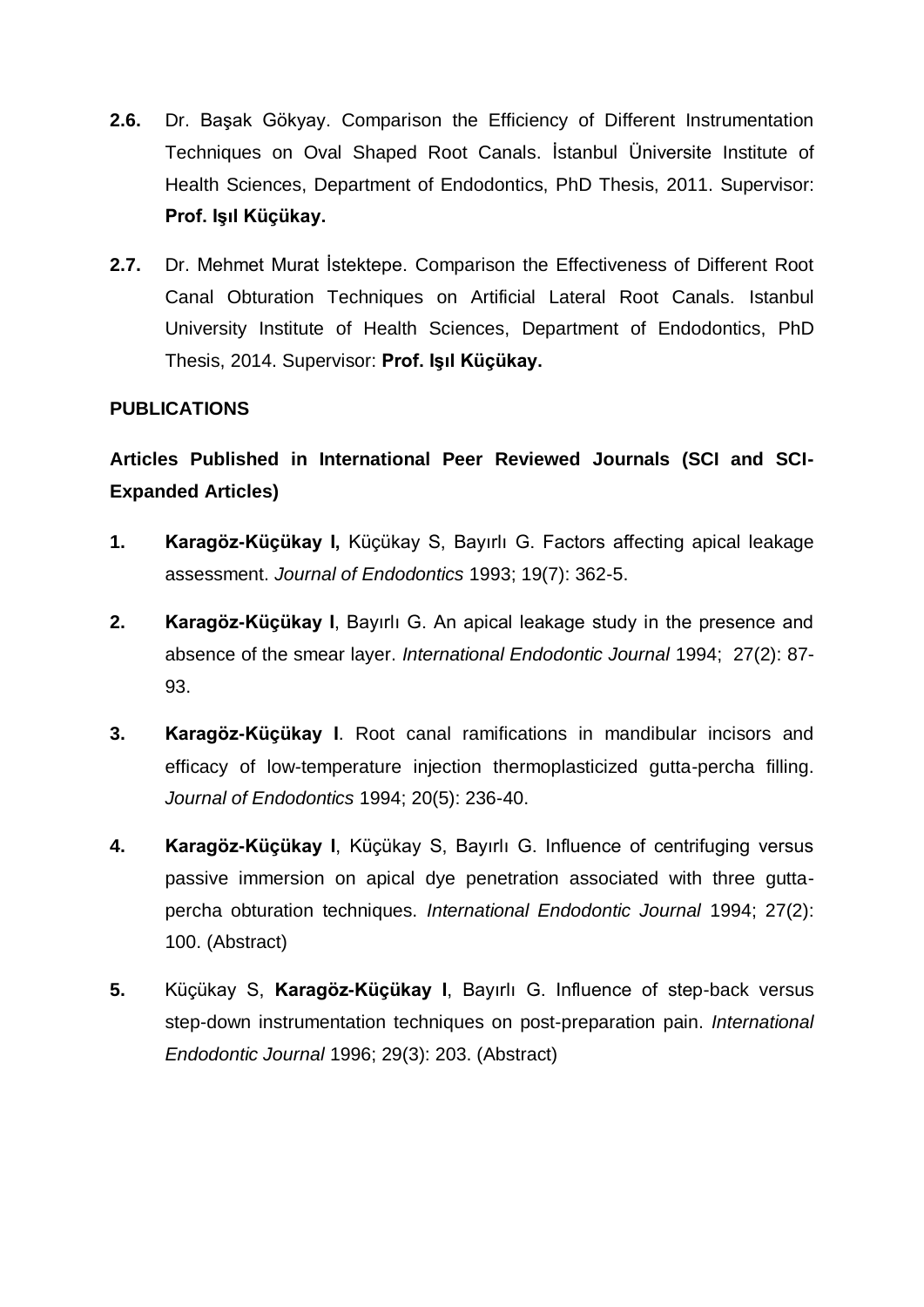- **6.** Küçükay S, **Karagöz-Küçükay I**, Bayırlı G, Okuyan M. Efficacy of antibiotic prophylaxis on post-preparation symptoms in asymptomatic teeth with periapical pathosis. *International Endodontic Journal* 1996; 29(3): 203. (Abstract)
- **7.** Küçükay S, **Karagöz-Küçükay I**, Bayırlı, G, Yüksel G, Efeoğlu A. Prevalence of periapical radiolucent lesions and quality of endodontic treatment in a Turkish population. *International Endodontic Journal* 1996; 29(3): 203-4. (Abstract)
- **8. Karagöz-Küçükay I**, Yıldırım S, Küçükay S, Bayırlı G. Clinical evaluation of endodontically treated maxillary second premolars in a Turkish population. *International Endodontic Journal* 1998; 31(3): 201-2. (Abstract)
- **9. Karagöz-Küçükay I**, Ersev H, Engin-Akkoca, E, Küçükay S, Gürsoy T. Effect of rotational speed on root canal preparation with Hero 642 rotary Ni-Ti instruments. *Journal of Endodontics* 2003; 29(7): 447-9.
- **10.** Şimşek A, **Karagöz-Küçükay I**. Percentage of gutta-percha filled area in root canals instrumented and obturated with different techniques. *International Endodontic Journal* 2009; 42(10): 1153. (Abstract)
- **11.** Şimşek A, Gökyay S, **Karagöz-Küçükay I**. Evaluation of deformation and fracture rate of ProTaper nickel-titanium rotary instruments after clinical use. *International Endodontic Journal* 2011; 44(12): 1201. (Abstract)
- **12.** Gökyay S, Saraç SN, Yılmaz A, Çolakoğlu M, **Karagöz-Küçükay I**. Influence of different specimen embedment techniques on fracture resistance of teeth. *International Endodontic Journal* 2014; 47(1): 77. (Abstract)
- **13.** Yılmaz A, Küçükay S, İstektepe M, Saraç SN, **Karagöz-Küçükay I**. Shaping ability of Waveone reciprocating files with or without glide path in simulated Sshaped curved canals. *International Endodontic Journal* 2014; 47(1): 80. (Abstract)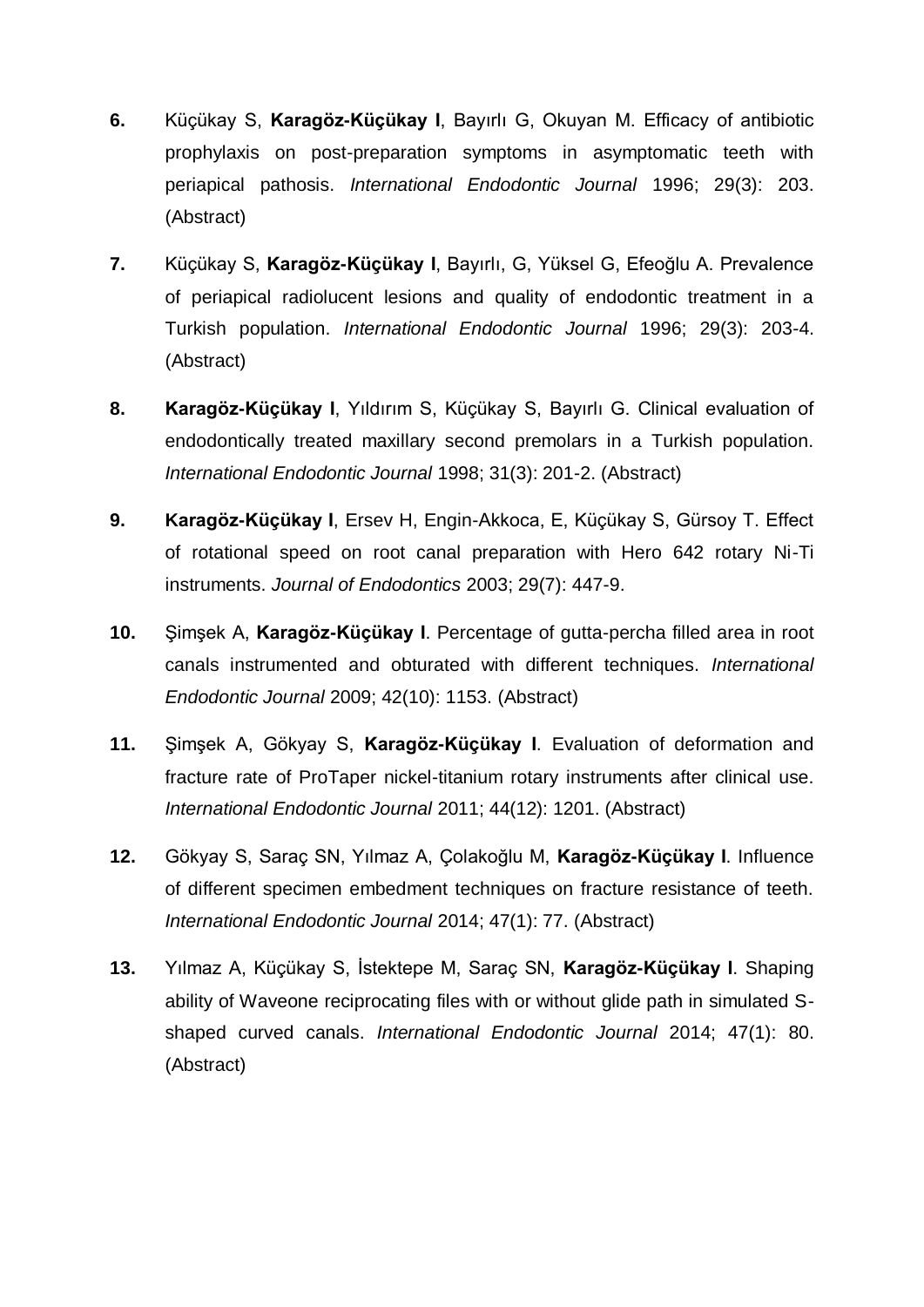## **Presentations Published in International Academic Conference Proceedings**

- **1. Karagöz-Küçükay I,** Bayırlı G. An apical leakage study with or without the smear layer. 5th Biennal Congress of European Society of Endodontology, October 03-05, 1991, Cannes, France.
- **2. Karagöz-Küçükay I,** Küçükay S. Clinical efficiency and reliability of Endo-Analyzer. Turkish Dental Association 1st International Congress, September 30 - October 03, 1992, Efes Convention Center, Izmir, Turkey.
- **3. Karagöz-Küçükay I,** Küçükay S, Bayırlı G. Influence of centrifuging versus passive immersion on apical dye penetration associated with three guttapercha obturation techniques. 6th Biennal Congress of European Society of Endodontology, November 11-13, 1993, London, UK.
- **4.** Küçükay S, **Karagöz-Küçükay I,** Bayırlı G, Okuyan M. Incidence of flare-ups in teeth with nonsymptomatic periapical lesions during root canal therapy. Turkish Dental Association 2nd International Dental Congress, June 20-26, 1994, Istanbul, Turkey.
- **5.** Küçükay S, **Karagöz-Küçükay I,** Bayırlı G. Influence of step-back versus step-down instrumentation techniques on post-preparation pain. 7th Biennal Congress of European Society of Endodontology, November 07-10, 1995, Tel-Aviv, Israel.
- **6.** Küçükay S, **Karagöz-Küçükay I,** Bayırlı, G, Yüksel G, Efeoğlu A. Prevalence of periapical radiolucent lesions and quality of endodontic treatment in a Turkish population. 7th Biennal Congress of European Society of Endodontology, November 07-10, 1995, Tel-Aviv, Israel.
- **7.** Küçükay S, **Karagöz-Küçükay I,** Bayırlı G, Okuyan M. Efficacy of antibiotic prophylaxis on post-preparation symptoms in asymptomatic teeth with periapical pathosis. 7th Biennal Congress of European Society of Endodontology, November 07-10, 1995, Tel-Aviv, Israel.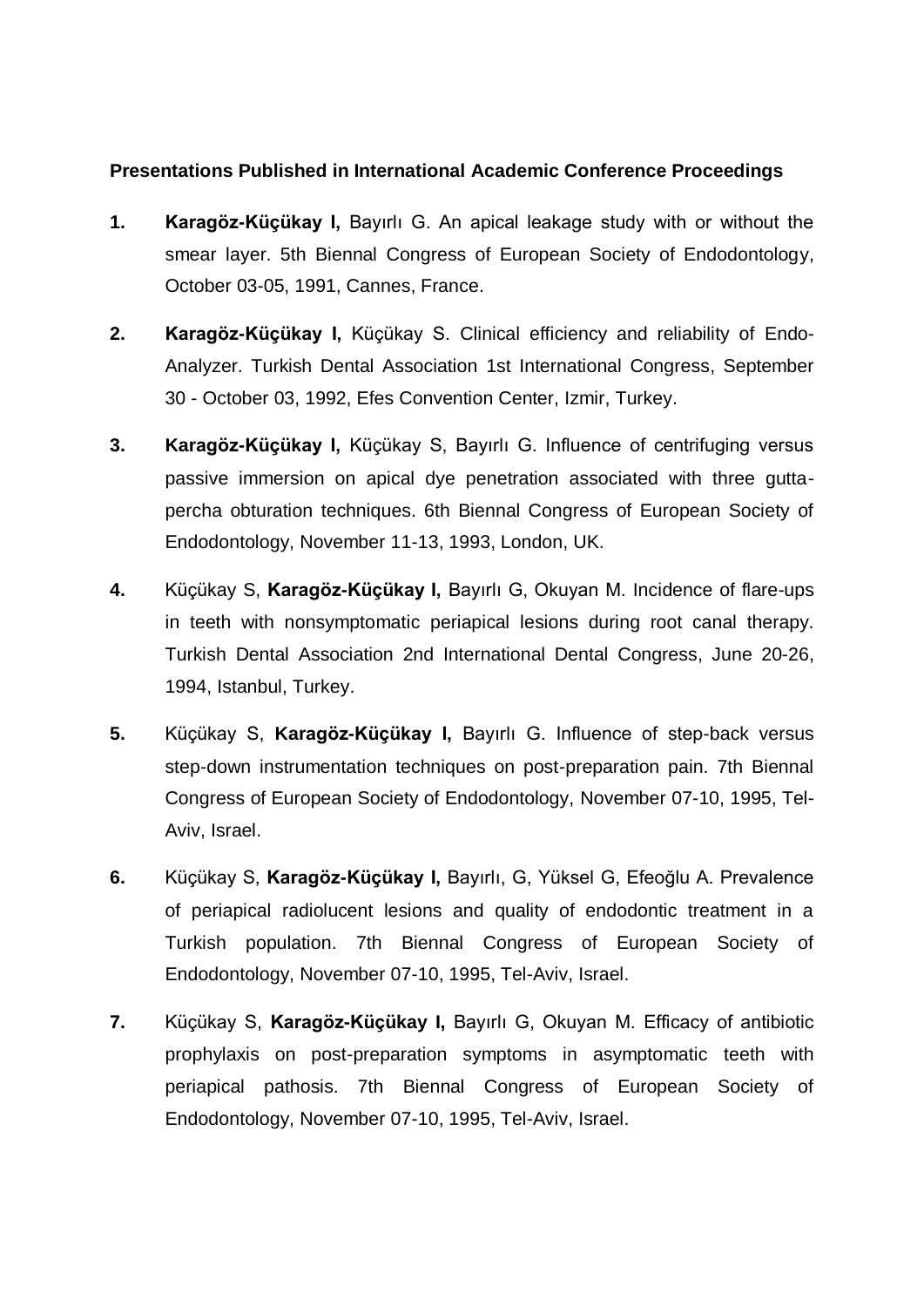- **8. Karagöz-Küçükay I,** Yıldırım S, Küçükay S, Bayırlı G. Clinical evaluation of endodontically-treated maxillary second premolars in a Turkish population. 8th Biennal Congress of European Society of Endodontology, June 12-14, Gothenburg, Sweden.
- **9.** Yılmaz B, Günaydın T, Kaya T, Engin E**, Karagöz-Küçükay I,** Küçükay S. Calcium hydroxide versus calcium hydroxide. Turkish Endodontic Society 6th International Endodontic Congress, April 19-22, 1998, Istanbul, Turkey.
- **10.** Kaya-Büyükkalaycı T, **Karagöz-Küçükay I,** Küçükay S. Comparison of the pain incidence after one-session endodontic treatment in vital teeth during preand post-menstrual periods: Preliminary study. Turkish Endodontic Society 7th International Scientific Congress, April 19-21, 2000, Hotel Tarabya, Istanbul, Turkey.
- **11.** Engin E, **Karagöz-Küçükay I,** Ersev H, Gürsoy T. Influence of Hero 642 Ni-Ti files used with different rotational speeds on root canal instrumentation efficacy. Turkish Endodontic Society 7th International Scientific Congress, April 19-21, 2000, Hotel Tarabya, Istanbul, Turkey.
- **12.** Gökyay S, Şimşek A, **Karagöz-Küçükay I.** A misdiagnosed cutaneous sinus tract: A case report. 13th Biennal Congress of European Society of Endodontology (ESEİstanbul2007), September 06-08, 2007, Hilton Hotel and Convention Center, Istanbul, Turkey.
- **13.** Şimşek A, **Karagöz-Küçükay I.** Percentage of gutta-percha filled area in root canals instrumented and obturated with different techniques. 14th Biennal Congress of European Society of Endodontology, September 24-26, 2009, Edinburgh, Scotland.
- **14.** Yılmaz A, Dağlaroğlu R, **Karagöz-Küçükay I,** Çamlıca H. Radiographic comparison of quality of root canal fillings produced by individual instrumentation and obturation techniques. 10th International Congress of the Turkish Endodontic Society Endoİstanbul2010, September 23-25, 2010, Hilton Hotel, Istanbul, Turkey.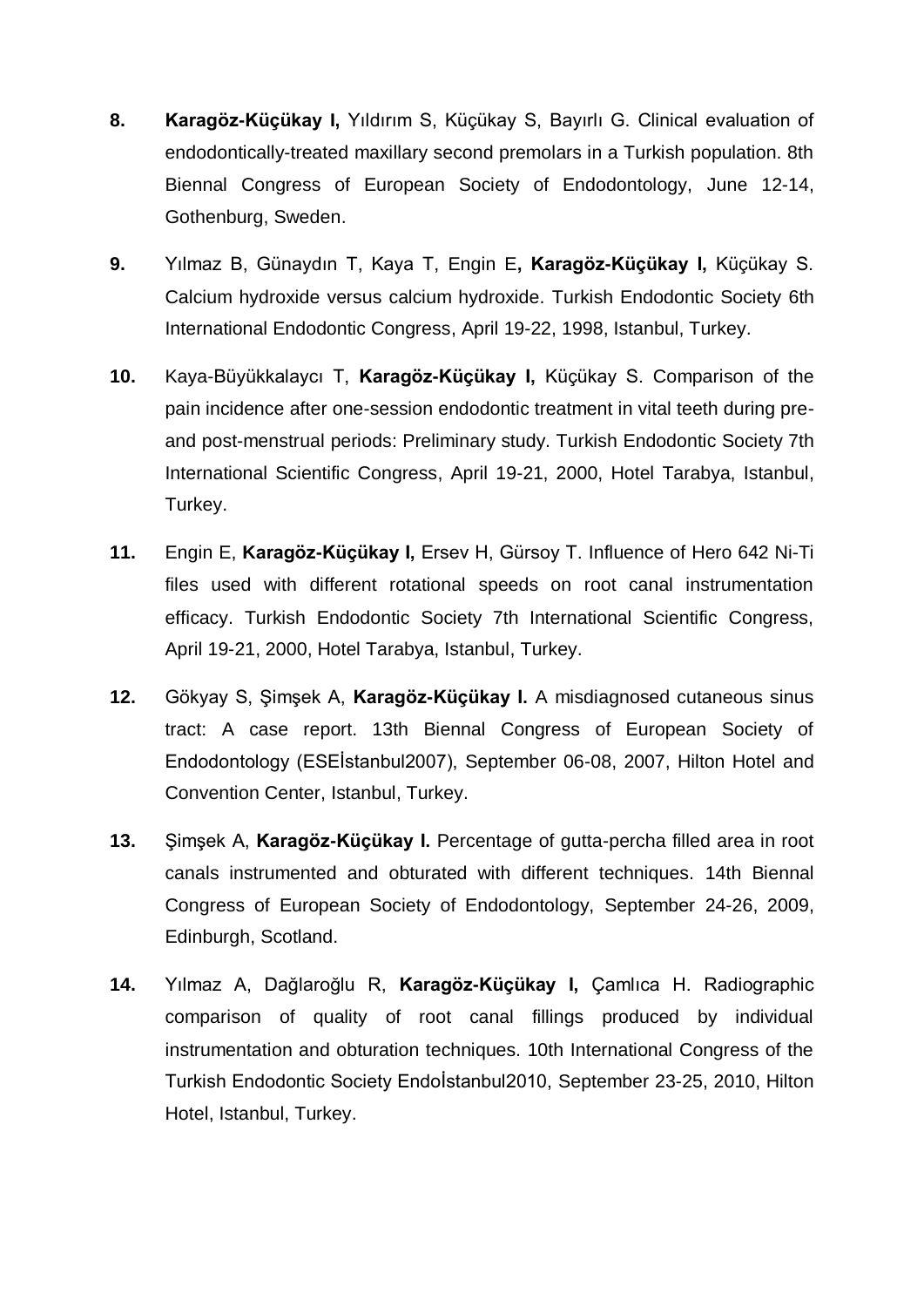- **15.** Gökyay SS, **Karagöz-Küçükay I,** Toksoy-Topçu F, Şahinkesen G, Oktay EA. Removal of calcium hydroxide from root canal walls using three methods: Radiovisiographic and SEM evaluation. 10th International Congress of the Turkish Endodontic Society Endoİstanbul2010, September 23-25, 2010, Hilton Hotel, Istanbul, Turkey.
- **16.** İstektepe MM, **Karagöz-Küçükay I.** Endodontic treatment of radix entomolaris with a severe dilaceration: A case report. 10th International Congress of the Turkish Endodontic Society Endoİstanbul2010, September 23-25, 2010, Hilton Hotel, Istanbul, Turkey.
- **17.** Saraç SN, **Karagöz-Küçükay I.** Endodontic treatment using MTA for internal root resorption: A case report. The 4 E's of Endodontics, March 17-19, 2011, Davras Sirene Hotel, Isparta, Turkey.
- **18.** Yılmaz A, Gökyay SS, **Karagöz-Küçükay I.** Evaluation of deformation and fracture rate of ProTaper nickel-titanium rotary instruments after clinical use. 15th Biennial Congress of European Society of Endodontology, September 15-17, 2011, Rome, Italy.
- **19.** Gökyay SS, **Karagöz-Küçükay I.** Calcium hydroxide induced apexification with apical root developement: a case report. 15th Biennial Congress of European Society of Endodontology, September 15-17, 2011, Rome, Italy.
- **20.** Gökyay S, Sarac SN, Yılmaz A, Colakoglu M, **Karagöz-Küçükay I.** Influence of different specimen embedment techniques on fracture resistance of teeth. 16th Biennial Congress of the European Society of Endodontology, September 12-14, 2013, Lisbon, Portugal.
- **21.** Yılmaz A, Küçükay S, Istektepe M, Sarac SN, **Karagöz-Küçükay I.** Shaping ability of Waveone reciprocating files with or without glide path in simulated Sshaped curved canals. 16th Biennial Congress of the European Society of Endodontology, September 12-14, 2013, Lisbon, Portugal.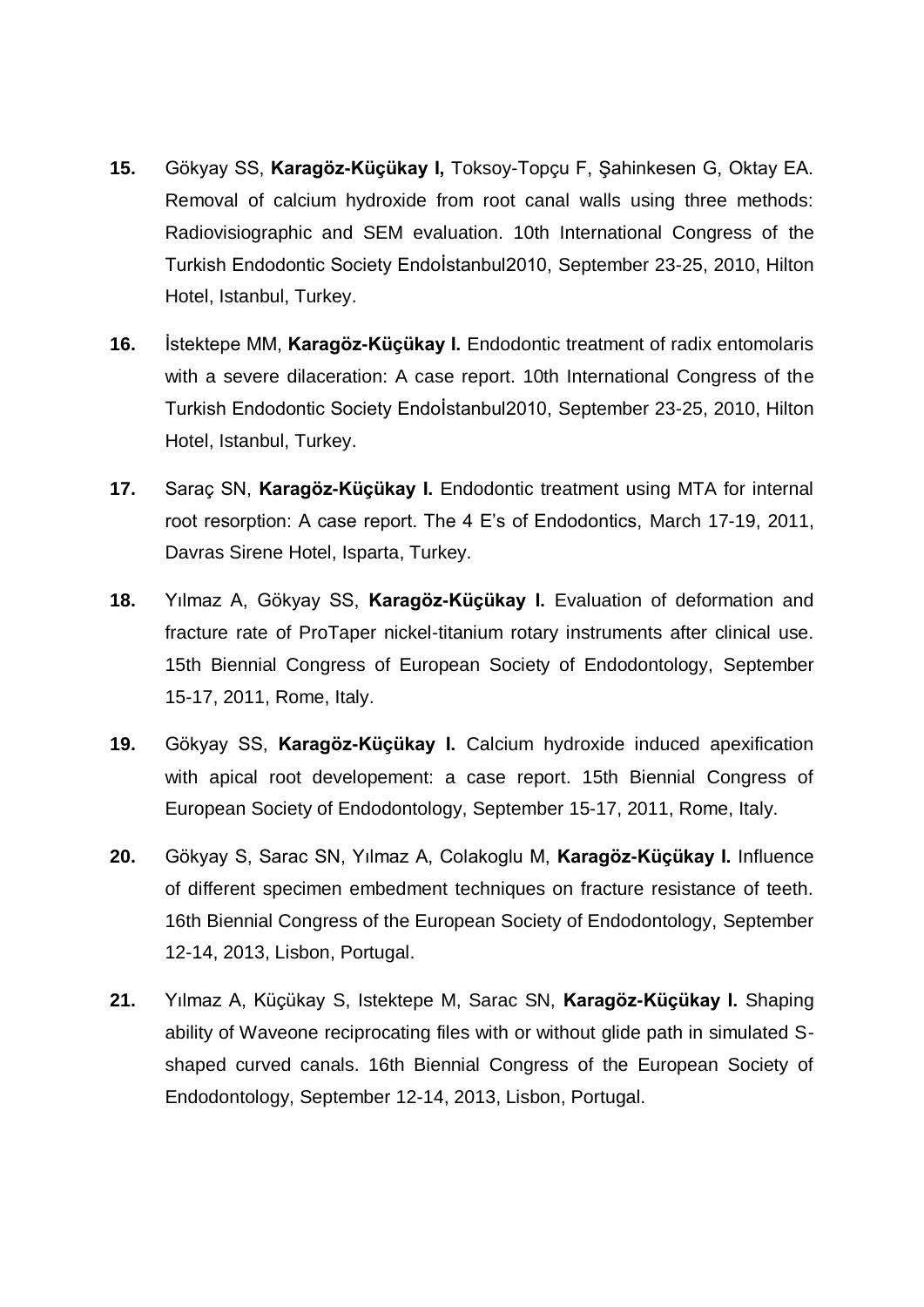- **22. Karagöz-Küçükay I,** Alemdar G, Erol S, Cura N. Multidisciplinary approach for the management of multiple traumatic dental injuries in the posterior region. 16th Biennial Congress of European Society of Endodontology, September 12-14, 2013, Lisbon, Portugal.
- **23.** Çolakoğlu M, Yazıcıoğlu O, **Karagöz-Küçükay I.** Management of dental trauma with avulsion and extrusive luxation. 18th World Congress on Dental Traumatology, June 19-21, 2014, Istanbul, Turkey.
- **24.** Yılmaz A, Yılmaz S, Tak O, **Karagöz-Küçükay I.** Immediate self replantation of an avulsed tooth and multidisciplinary management after 10 years. 18th World Congress on Dental Traumatology, June 19-21, 2014, Istanbul, Turkey.

## **Articles Published in National Peer Reviewed Journals**

- **1.** Bayırlı G, **Karagöz I.** "N2" patları hakkındaki tartışmalar. *Marmara Üniversitesi Dişhekimliği Fakültesi Dergisi* 1986; 2(12): 45-62.
- **2.** Küçükay S, **Karagöz I.** Kalsiyum Hidroksit'li iki yeni kök kanalı dolgu maddesi: "Calciobiotic Root Canal Sealer ve Sealapex". *İstanbul Üniversitesi Dişhekimliği Fakültesi Dergisi* 1986; 20(1-2-3-4): 149-56.
- **3.** Üçok M, Küçükay S, Tarım B, **Karagöz I.** Çeşitli yaş gruplarında yapılan endodontik tedavilerin dişlere göre dağılımı. *İstanbul Üniversitesi Dişhekimliği Fakültesi Dergisi* 1988; 22(4): 21-32.
- **4. Karagöz I,** Erişen R, Küçükay S, Bayırlı G. Kök kanallarından smear tabakasının uzaklaştırılmasında sodyum hipoklorit ve RC-Prep'in etkisi: SEM incelemesi. *İstanbul Üniversitesi Dişhekimliği Fakültesi Dergisi* 1989; 23(3): 134-9.
- **5.** Küçükay S, **Karagöz I,** Tarım B. "Sealapex" ve "Calciobiotic Root Canal Sealer" ile doldurulan dişlerin klinik ve radyolojik yönden incelenmesi. *Dişhekimliğinde Klinik* 1990; 3(2): 51-8.
- **6. Karagöz-Küçükay I.** "Termoplastik güta-perka enjeksiyon yöntemi" ile kanal dolgusu. *Dişhekimliğinde Klinik* 1991; 4(2): 76-82.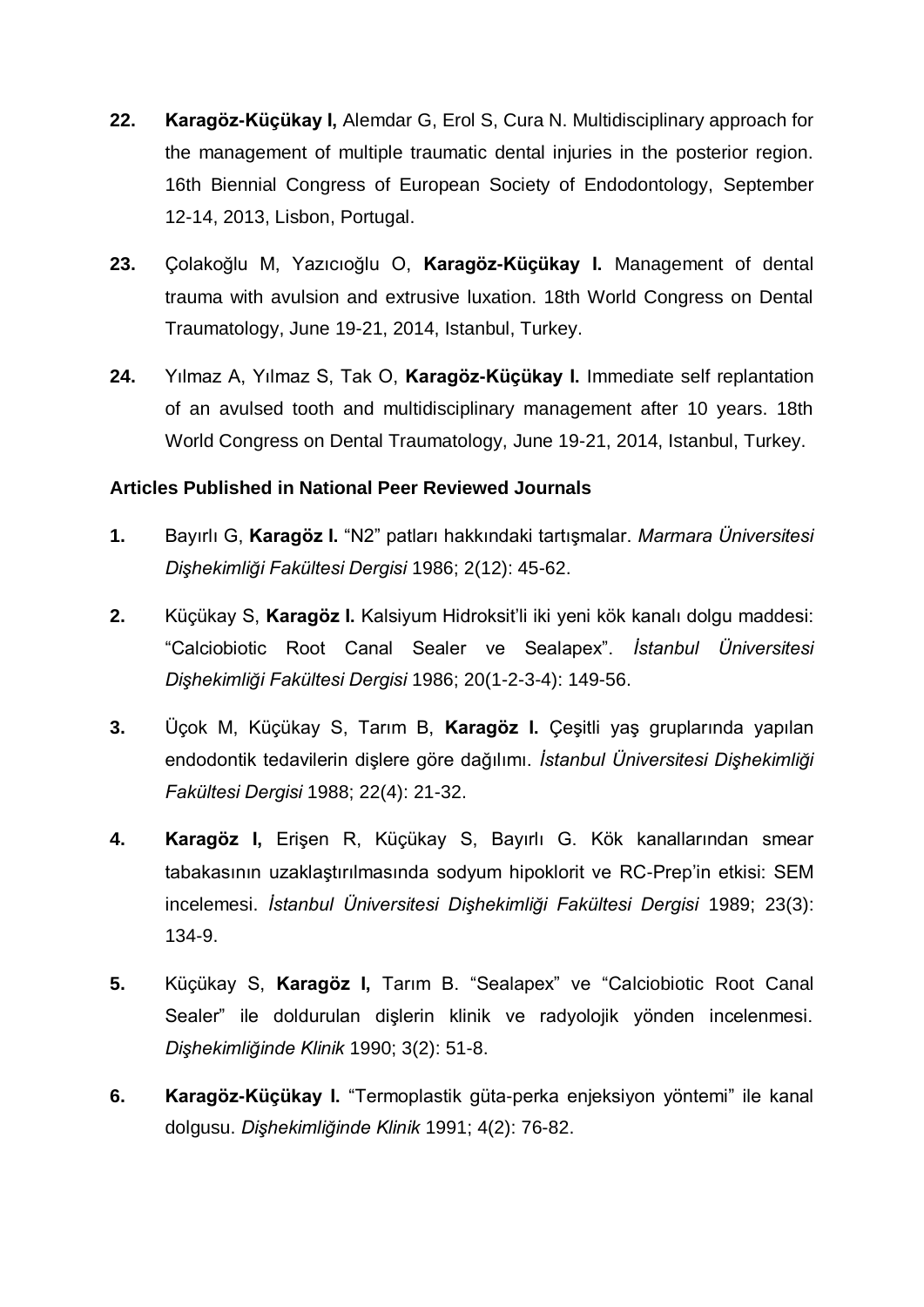- **7. Karagöz-Küçükay I.** Kök kanallarının doldurulmasında ısı iletiminin değerlendirilmesi. *Dişhekimliğinde Klinik* 1991; 4(4): 159-64.
- **8. Karagöz-Küçükay I.** Endodontide "Apikal sızıntı inceleme yöntemleri" I. Bölüm. *Dicle Üniversitesi Dişhekimliği Fakültesi Dergisi* 1991; 2(2-3): 65-79
- **9.** Küçükay S, **Karagöz-Küçükay I,** Erdilek D. Çekmek ya da çekmemek (6 yaş dişleri üzerine bir fantazi). *Dergi* 1992; 30: 19-24.
- **10. Karagöz-Küçükay I,** Küçükay S. Periapikal semental displazi (Olgu Bildirimi). *Dişhekimliğinde Klinik* 1992; 5(2): 46-9.
- **11.** Dindar S, **Karagöz-Küçükay I,** Özbaş H. Günümüzde diş hekimliği uygulamalarında endodontik tedavilerin değerlendirilmesi. *Dişhekimliğinde Klinik* 1992; 5(4): 117-24.
- **12. Karagöz-Küçükay I.** Taşkın kök kanalı dolgu maddelerindeki boyutsal değişimin uzun dönemde radyolojik olarak değerlendirilmesi. *Dişhekimliğinde Klinik* 1992; 5(4): 125-32.
- **13. Karagöz-Küçükay I,** Küçükay S, Yıldırım S. Türk toplumunda üst çene ikinci küçük azı dişlerindeki kök kanalı sayısının sıklığı: Radyografik bir inceleme. *İstanbul Üniversitesi Dişhekimliği Fakültesi Dergisi* 1992; 26(4): 185-90.
- **14. Karagöz-Küçükay I,** Cura N. Kuron-kök kırığında endodontik-ortodontik kombine tedavi (Olgu Bildirimi). *Dişhekimliği Dergisi* 1992-1993; 2(11): 173-8.
- **15. Karagöz-Küçükay I.** Kök kanallarından kırık alet çıkarılması (Olgu Bildirimi). *Dişhekimliği Dergisi* 1992-1993; 2(11): 205-10.
- **16. Karagöz-Küçükay I.** Kök kanallarının genişletilmeden önce sodyum hipoklorit ile yıkanmasının kanal temizliğine etkisi: SEM incelemesi. *İstanbul Üniversitesi Diş Hekimliği Fakültesi Dergisi* 1993; 27(1): 49-56.
- **17. Karagöz-Küçükay I,** Küçükay S. Endo-Analyzer'ın klinik açıdan etkinliği ve güvenilirliği. *Dişhekimliğinde Klinik* 1993; 6(1): 5-10.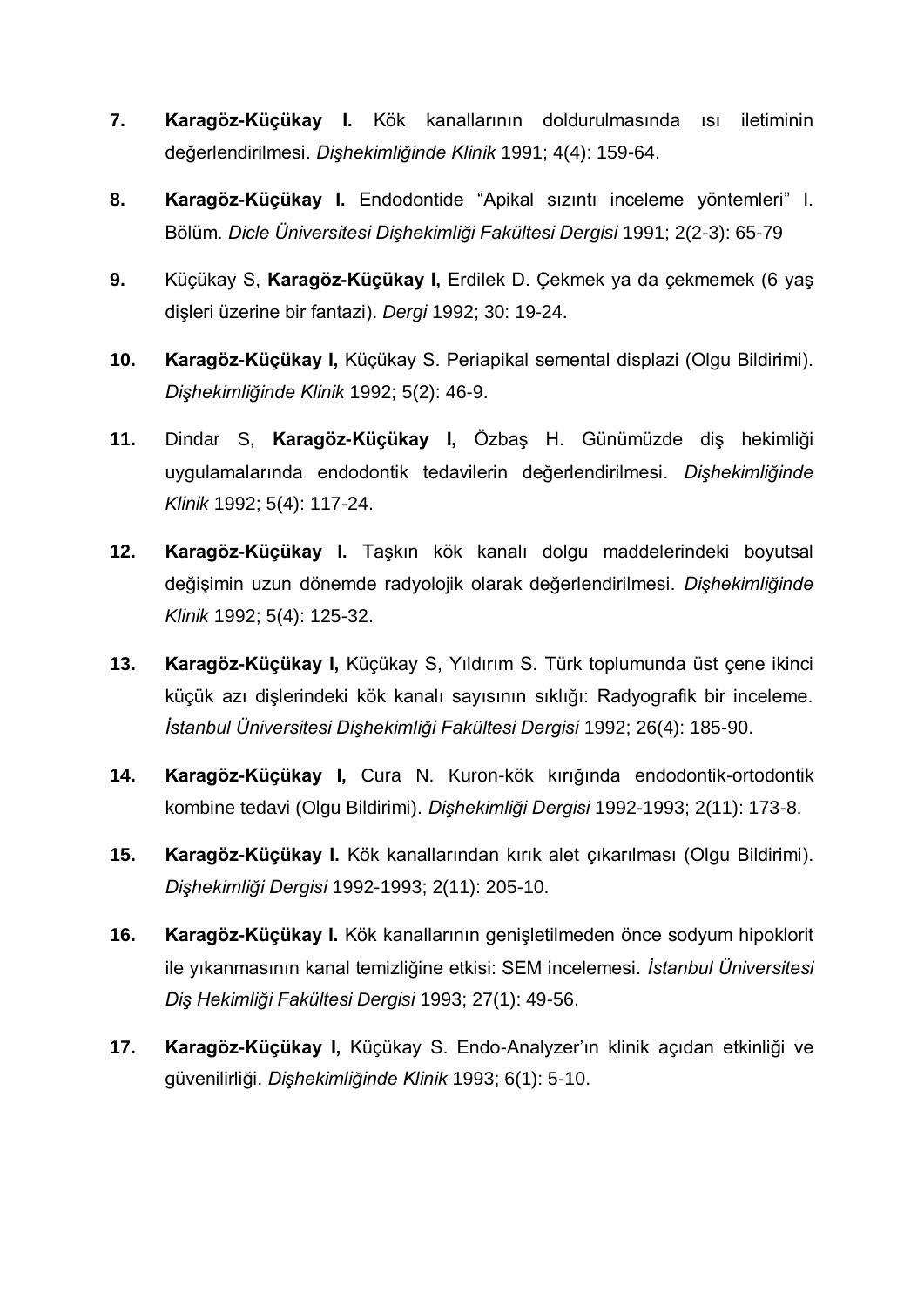- **18. Karagöz-Küçükay I.** Canlı dişlerde tek seansta ve iki seansta tamamlanan endodontik tedavilerden sonra ağrı sıklığının karşılaştırılması. *Dişhekimliği Dergisi* 1993; 2(12): 217-23.
- **19. Karagöz-Küçükay I,** Efeoğlu A, Küçükay S, Yüksel G. Türk toplumunda periapikal radyolusent lezyon sıklığının araştırılması: Radyografik inceleme. *Dişhekimliği Dergisi* 1993; 2(12): 258-62.
- **20. Karagöz-Küçükay I,** Küçükay S, Balkanlı O, İnanç-Yaylalı D. Kök kanalı dezenfeksiyonunda kullanılan kalsiyum hidroksit içerikli maddelerin antibakteriyal etkilerinin *in vitro* incelenmesi. *Dişhekimliği Dergisi* 1993; 3(13): 7-13.
- **21. Karagöz-Küçükay I,** Küçükay S, Okuyan M. Canlılık testinde elektrik uyaran ve soğuk uyaranın doğruluğunun incelenmesi. *Dişhekimliğinde Klinik* 1993; 6(2): 41-6.
- **22. Karagöz-Küçükay I,** Özyuvacı H, Olgaç V. Compound odontoma (Olgu Bildirimi). *İstanbul Üniversitesi Diş Hekimliği Fakültesi Dergisi* 1993; 27(2): 107-11.
- **23. Karagöz-Küçükay I,** Küçükay S, Bayırlı G. Farklı güta-perka teknikleriyle doldurulan kök kanallarında santrifuj yönteminin boya sızıntısına etkisi. *İstanbul Üniversitesi Diş Hekimliği Fakültesi Dergisi* 1993; 27(3): 219-26.
- **24. Karagöz-Küçükay I,** Bayırlı G. Kalsiyum hidroksitin mikroorganizmalara etkisi. *Dişhekimliği Dergisi* 1994; 3(18): 266-74.
- **25.** Bayırlı G, **Karagöz-Küçükay I**, Küçükay S. Kalsiyum hidroksit preparatlarının pH değişiminin *in vitro* olarak incelenmesi. *İstanbul Üniversitesi Diş Hekimliği Fakültesi Dergisi* 1995; 29(3): 161-4.
- **26.** Küçükay S, **Karagöz-Küçükay I,** Bayırlı G, Okuyan M. Asemptomatik periapikal lezyonlu dişlerde postoperatif ağrı ve flare-up üzerine antibiyotik profilaksisinin etkinliğinin incelenmesi. *Dişhekimliğinde Klinik* 1996; 9(4): 15-9.
- **27. Karagöz-Küçükay I.** Kök kanallarının döner aletlerle şekillendirmesi. *Dişhekimliğinde Klinik* 2000; 13(2): 48-55.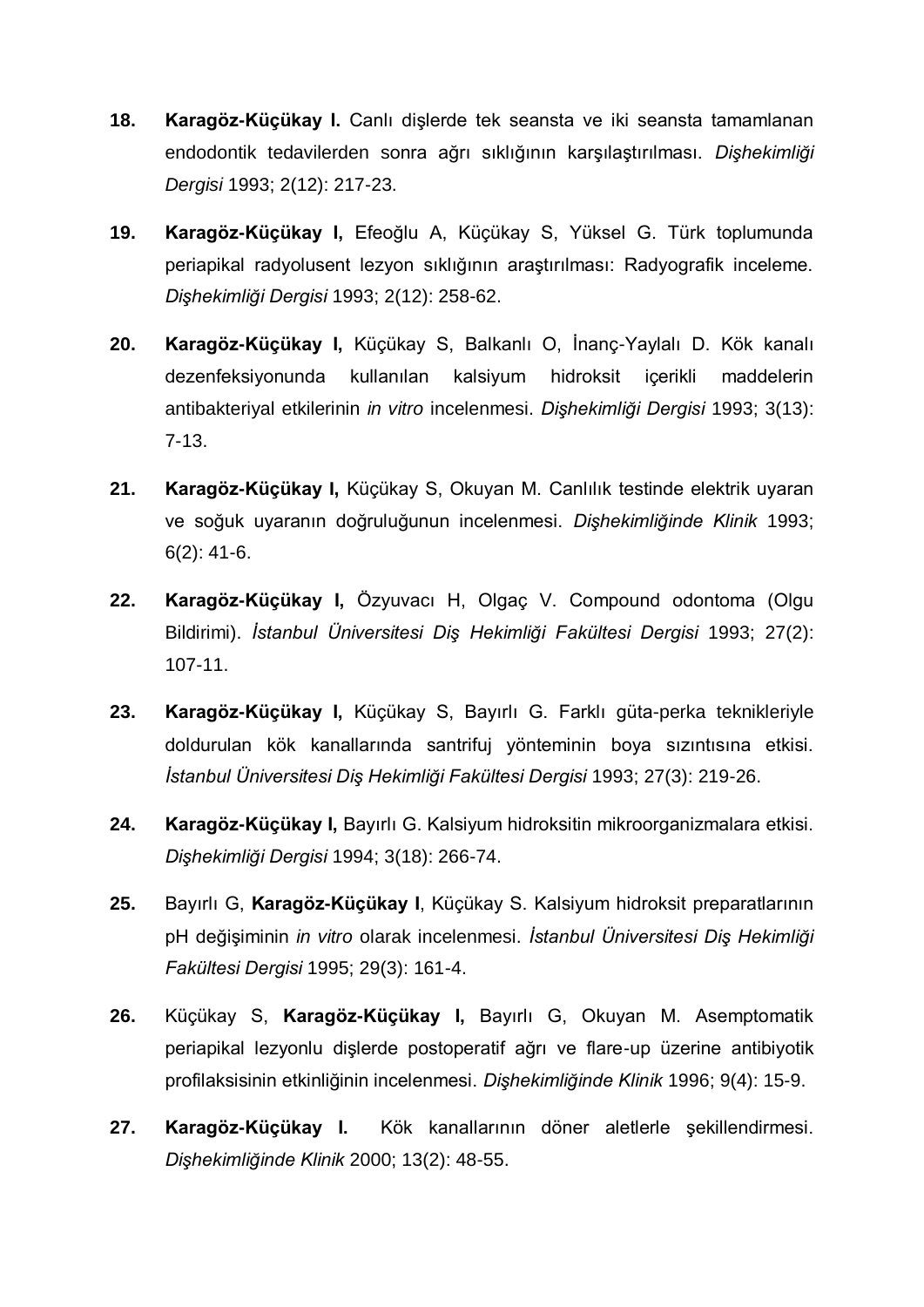- **28.** Ersev H, Küçükay S, **Karagöz-Küçükay I.** Döner aletlerle kök kanalı şekillendirmesi: Nedir? Ne Değildir? *Dergi* 2002; 86: 26-32.
- **29.** Ersev H, **Karagöz-Küçükay I,** Küçükay S. Döner aletlerle kök kanalı şekillendirmesinde yeni bir yöntem: ProTaper. *Dişhekimliğinde Klinik* 2002; 15 (4): 142-8.

#### **Presentations Published in National Academic Conference Proceedings**

- **1.** Bayırlı G, **Karagöz I.** Discussion on N2 pastes. 2nd Islamic Nations Dentistry Week, September 21-26, 1986, Istanbul, Turkey.
- **2.** Üçok M, Küçükay S, Tarım B, **Karagöz I**. Distribution according to the teeth with endodontic treatment in various age groups. Istanbul University Faculty of Dentistry, Society of Prosthodontics and Implantology, 6th International General Dentistry Congress, May 23-28, 1987, Istanbul, Turkey.
- **3.** Küçükay S, **Karagöz I**, Tarım B. Clinical and radiological examination of teeth with periapical lesions that were obturated with Sealapex and Calciobiotic Root Canal Sealer. Istanbul University Faculty of Dentistry, Society of Prosthodontics and Implantology, 6th International General Dentistry Congress, May 23-28, 1987, Istanbul, Turkey.
- **4.** Dindar S, **Karagöz-Küçükay I**, Özbaş H. Evaluation of endodontic treatment in current clinical dental practice. 1st Scientific Congress of the Endodontic Society, April 24-26, 1991, Grand Tarabya Hotel, Istanbul, Turkey.
- **5. Karagöz-Küçükay I**, Küçükay S, Yıldırım S. Incidence of root canals in maxillary second premolars in a Turkish population: A radiological examination. 2nd Scientific Congress of the Endodontic Society, April 21-24, 1992, Grand Tarabya Hotel, Istanbul, Turkey.
- **6. Karagöz-Küçükay I**, Küçükay S, Bayırlı G. A New Approach to *in vitro* leakage studies. 2nd Scientific Congress of the Endodontic Society, April 21- 24, 1992, Grand Tarabya Hotel, Istanbul, Turkey.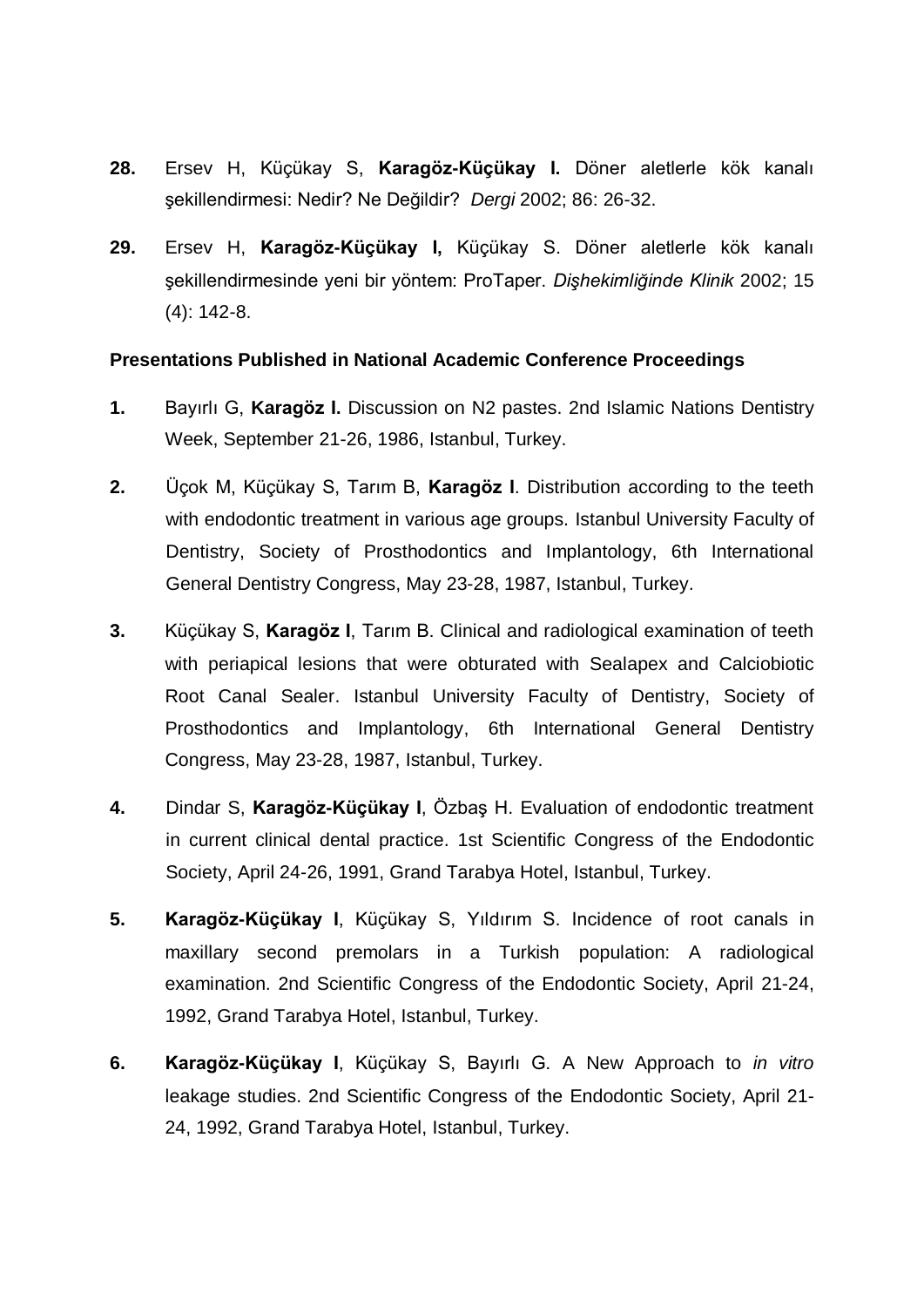- **7. Karagöz-Küçükay I**, Küçükay S, Bayırlı G. Influence of centrifuge technique on dye penetration in root canals obturated with different gutta-percha techniques. 3rd Scientific Congress of the Endodontic Society, April 27-30, 1993, Grand Tarabya Hotel, Istanbul, Turkey.
- **8.** Bayırlı G, **Karagöz-Küçükay I**, Küçükay S. *In vitro* investigation of Ph changes for calcium hydroxide preparations. 4th Scientific Congress of the Endodontic Society, April 20-22, 1994, Ankara, Turkey.
- **9. Karagöz-Küçükay I**, Yıldırım S, Küçükay S, Bayırlı G. Examination of the number of root canals in maxillary second premolars: Clinical study. 5th Scientific Congress of the Turkish Endodontic Society, April 18-20, 1996, Atatürk Culture Center, İzmir, Turkey.
- **10.** Yıldırım S, Gürler N, **Karagöz-Küçükay I**, Erişen R, Bayırlı G. Comparison of the species differentiation and various enzymatic properties of blackpigmented bacteria isolated from endodontic infections. 5th Scientific Congress of the Turkish Endodontic Society, April 18-20, 1996, Atatürk Culture Center, İzmir, Turkey.
- **11.** Gökyay S, **Karagöz-Küçükay I**. Evaluation of dentin adhesion and microleakage in root canals obturated with the conventional gutta-percha technique and a new endodontic bonding system. Turkish Endodontic Society 3rd Scientific Symposium, April 23-27, 2008, Lares Park Hotel, Antalya.
- **12.** Saraç SN, **Karagöz-Küçükay I**. Treatment of the internal-external root resorption defect with MTA: Case report. Turkish Endodontic Society 5th Scientific Symposium, June 01-04, 2013, Louis Olympia Cruise, Greece.

## **Articles Published in Referred National Journals**

- **1. Karagöz-Küçükay I,** Küçükay S. Endodontik mikrobiyoloji. *Oral* 1992; 9(97): 6-10.
- **2. Karagöz-Küçükay I,** Küçükay S, Bayırlı G. Şeffaflaştırılmış dişler üzerinde preklinik endodonti eğitimi. *Oral*, 1991; 8(91): 17-21.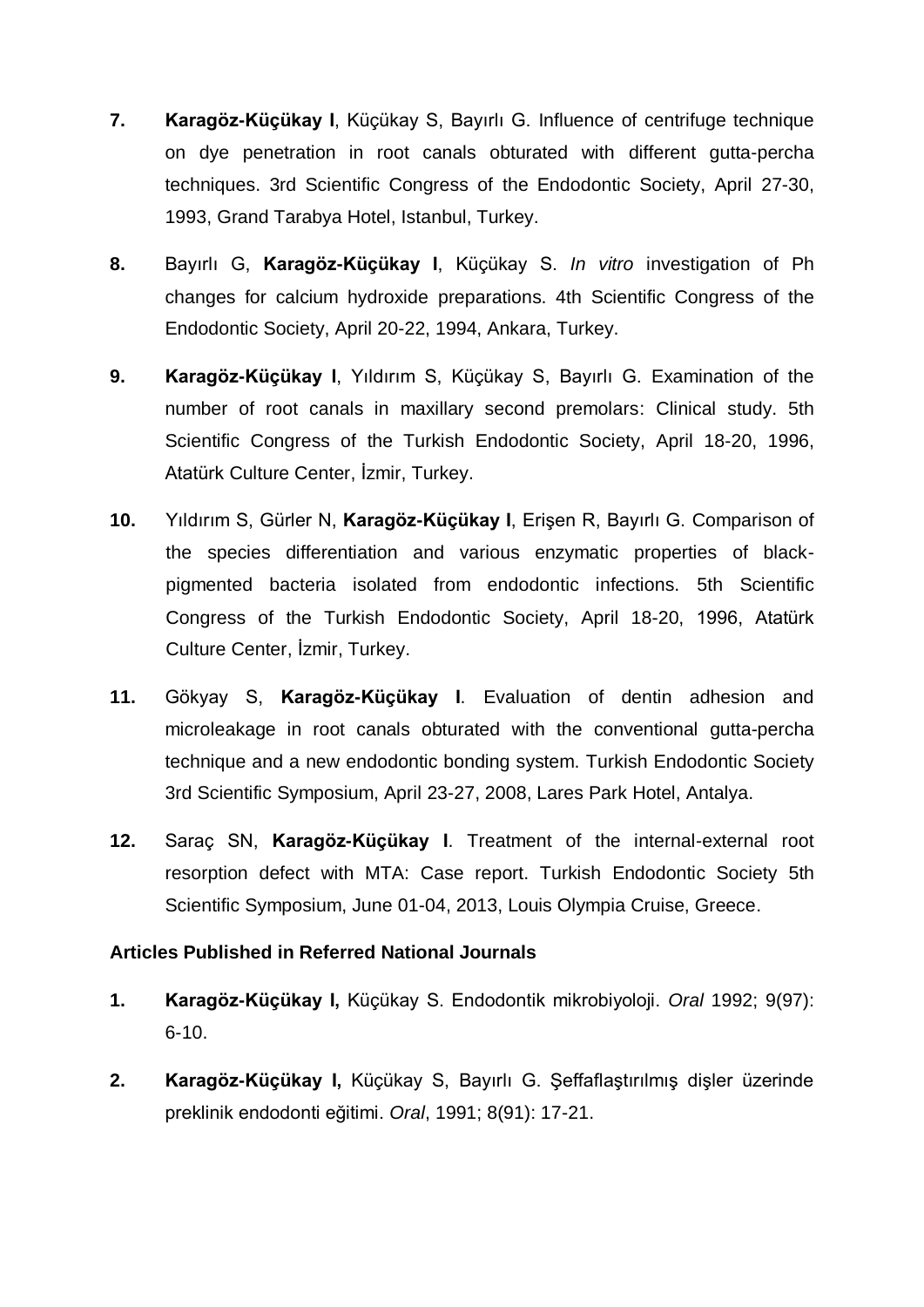## **Publications; Books and/or Book Chapters / Edited Book Translations**

**1.** Küçükay S, **Küçükay I,** Yılmaz B. *Kök Kanalı Şekillendirme Yöntemleri*. Promat AŞ, Istanbul, November 2004. (ISBN 975-270-380-1).

## **Research Projects**

**1.** *In vitro* Evaluation of the Efficiency of the Root Canal Irrigants used with Different Irrigation Techniques and Intracanal Calcium Hydroxide Treatment on Elimination of *Enterecoccus faecalis* from Root Canals.

## **Project Supervisor: Prof. Dr. Işıl Küçükay**

 Project Leader: Doctorate student, İhsan Taylan Günaydın Supporting Institution: Istanbul University Scientific Research Fund; Doctorate Research Project Project Nr: T-749/251099; 1999-2002

**2.** Effect of Rotational Speed on Root Canal Preparation with Hero 642 Rotary Ni-Ti Instruments.

## **Project Supervisor: Prof. Dr. Işıl Küçükay**

 Project Participants: Dr. Handan Ersev, Dr. Ece Engin-Akkoca, Prof. Dr. Sedat Küçükay, Dr. Tankut Gürsoy Supporting Institution: Istanbul University Executive Secretariat of the Scientific Research Projects; Research Project Project Nr: 1469/05052000; 2000-2002

**3.** Comparison the Effectiveness of Different Root Canal Obturation Techniques on Artificial Lateral Root Canals.

#### **Project Supervisor: Prof. Dr. Işıl Küçükay**

Project Leader: Doctorate student, Mehmet Murat İstektepe Supporting Institution: Istanbul University Coordination Unit of the Scientific Research Projects (BAP), Doctorate Research Project Project Nr: 23769; 2012- 2014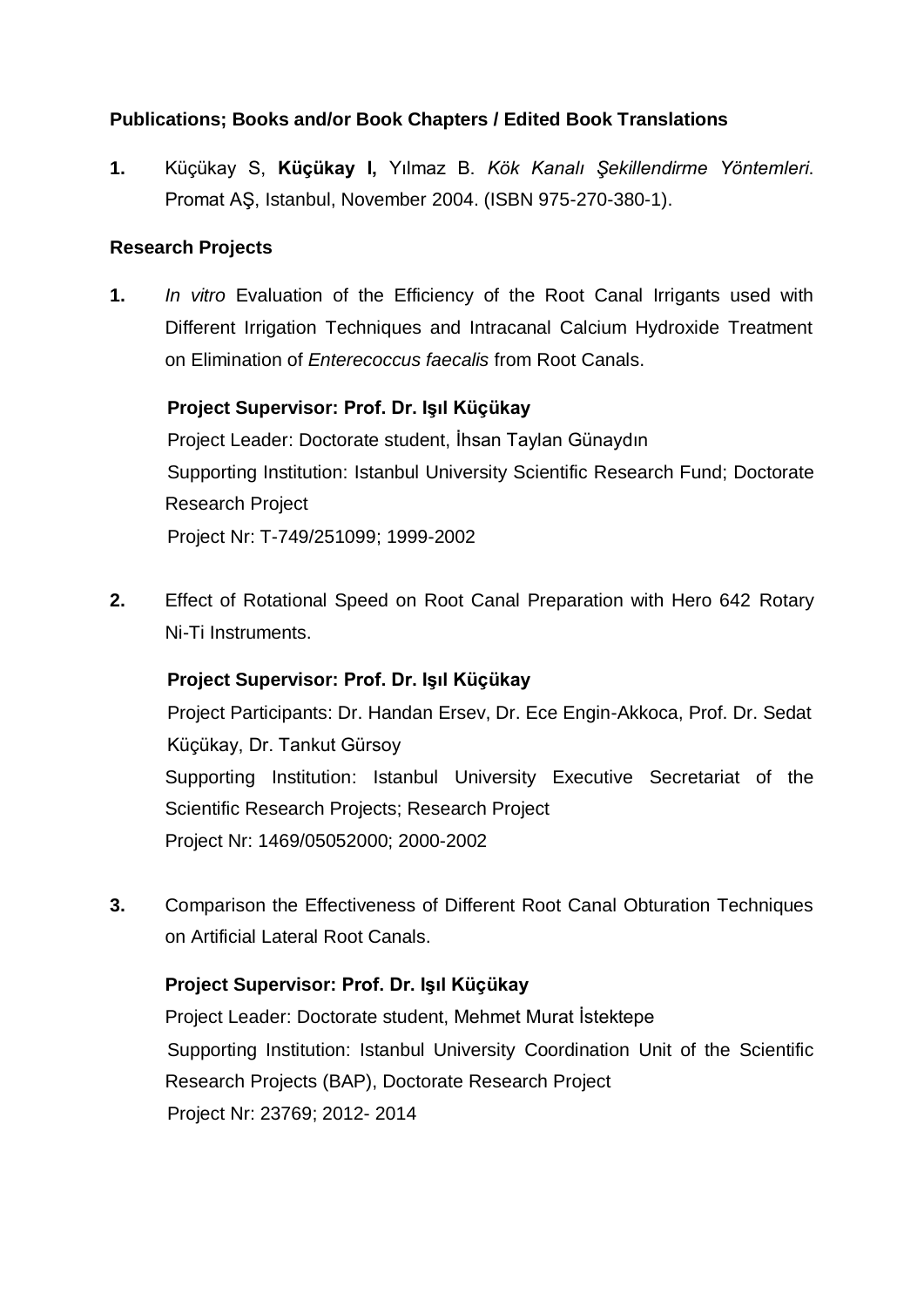## **Invited Lectures**

- **1. Küçükay I.** Cleaning and Shaping of the Root Canal System. Monthly Scientific Meetings of the Turkish Endodontic Society, October 13, 1995, Pak Maya Business Center, Mustafa Nevzat Hall, Istanbul.
- **2. Küçükay I.** One-Session Root Canal Therapy. Istanbul University Faculty of Dentistry Opening Events, October 04, 1996, Istanbul University Faculty of Dentistry Gazanfer Zembilci Conference Room, Istanbul.
- **3. Küçükay I.** Dental Traumatic Injuries. Turkish Dental Association Istanbul Chamber of Dentists, Continuing Postgraduate Education Program, October 20, 1996, Hotel the Marmara, Istanbul.
- **4. Küçükay I.** Treatment of Crown, Crown-Root and Root Fractures. Monthly Scientific Meetings of the Turkish Endodontic Society, December 17, 1996, Pak Maya Business Center, Mustafa Nevzat Hall, Istanbul.
- **5. Küçükay I.** Anatomy of the Root Canal System. Monthly Scientific Meetings of the Turkish Endodontic Society, March 12, 2002, Pak Maya Business Center, Mustafa Nevzat Hall, Istanbul.
- **6. Küçükay I.** Dental Trauma. Panelist, The Alumni Association of the Istanbul University Faculty of Dentistry, March 29, 2004, Pak Maya Business Center, Mustafa Nevzat Hall, Istanbul.
- **7. Küçükay I.** Work Group: Manual and/or Biomechanised Irrigation? Panelist, European Endodontics Forum 2007, January 24-28, 2007, Leysin, Switzerland.
- **8. Küçükay I.** Work Group: Convincing Evidence for a New Product: What Does Entail? Panelist, European Endodontics Forum 2008, June 18-21, 2008, Montreux, Switzerland.
- **9. Küçükay I.** Success in Endodontics. Panelist, Turkish Dental Association Istanbul Chamber of Dentists, Continuing Postgraduate Education Program, May 12, 2013, Elite World Hotel, Istanbul.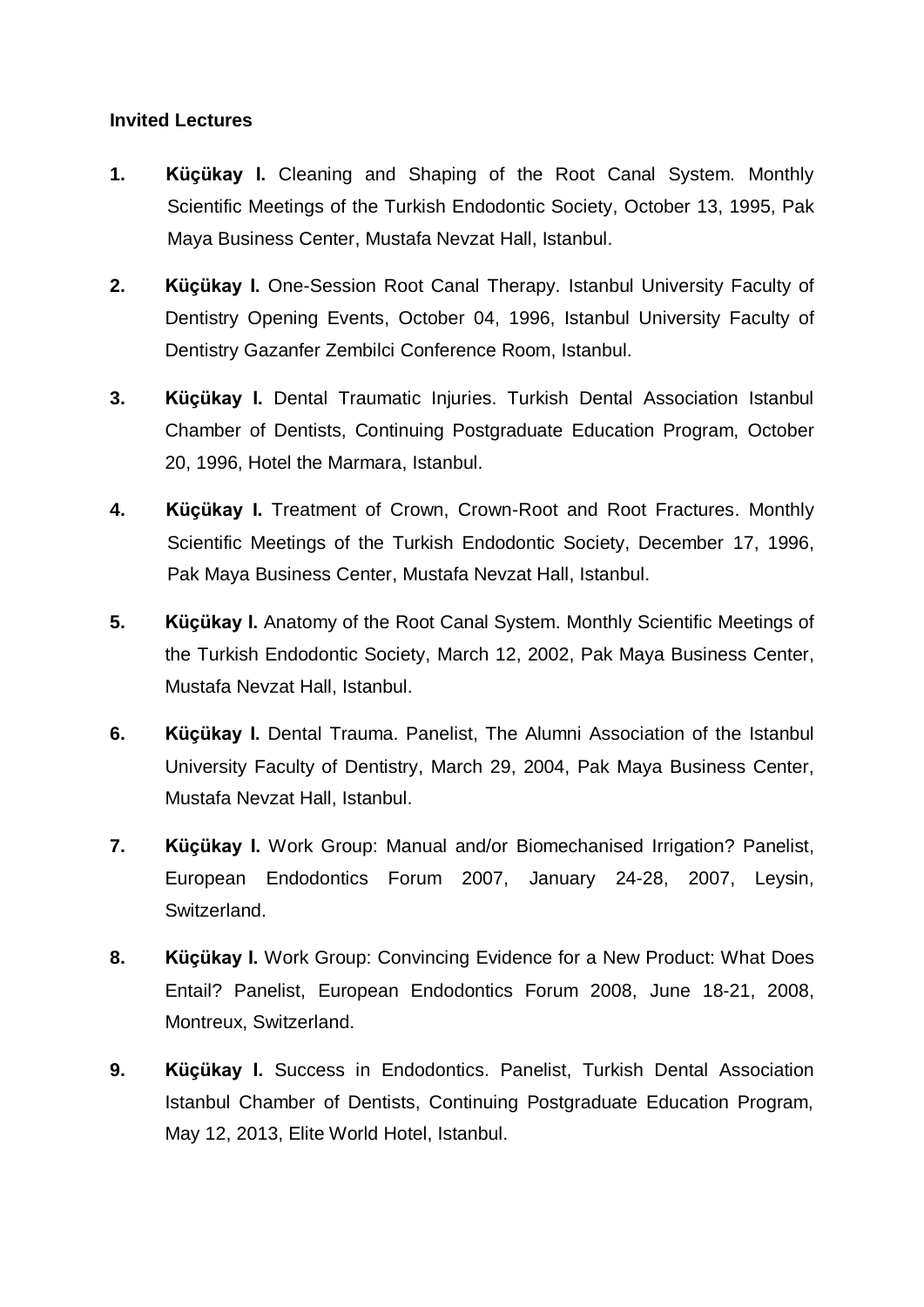- **10. Küçükay I.** Diagnosis, Treatment Planning and Access in Endodontics. Istanbul Chamber of Dentists and Provincial Health Directorate Dental Education Program, May 21, 2013, ADSM Hospital, Okmeydanı, Istanbul.
- **11. Küçükay I.** Endodontic Treatment and Prognosis of Traumatized Teeth. Turkish Dental Association Istanbul Chamber of Dentists, Continuing Postgraduate Education Program, October 23, 2013, Bezmialem University Faculty of Dentistry, İstanbul.

## **Administrative Tasks**

- **1.** Istanbul University Faculty of Dentistry, Member of the Enhancing the Revolving Fund Income Executive Committee, 12.12.2000-28.03.2002.
- **2.** Istanbul University Faculty of Dentistry, Vice Dean, 08.08.2002-15.07.2005.
- **3.** Istanbul University Faculty of Dentistry, Head of the Enhancing the Revolving Fund Income Committee, 28.03.2002-15.07.2005.
- **4.** Istanbul University Faculty of Dentistry, Member of the Dental Equipment Bid Committee, 23.10.2003-07.01.2005.
- **5.** Istanbul University Faculty of Dentistry, Member of the Direct Dental Equipments Purchasing Committee, 28.01.2004-15.07.2005.
- **6.** Istanbul University Faculty of Dentistry, Head of the Dental Equipment Purchasing Committee, 03.01.2005-15.07.2005.
- **7.** Istanbul University Faculty of Dentistry, Member of the Dental Equipment Inspection Committee, 02.03.2005-15.07.2005.
- **8.** Istanbul University Faculty of Dentistry, Department of Endodontics, Responsible Academician for the Clinical Duty of the Assistants, 13.12.2005- 31.12.2008.
- **9.** Istanbul University Faculty of Dentistry, Responsible Academician for Department of Endodontics in Enhancing the Revolving Fund Income Committee, 12.04.2011-15.02.2013.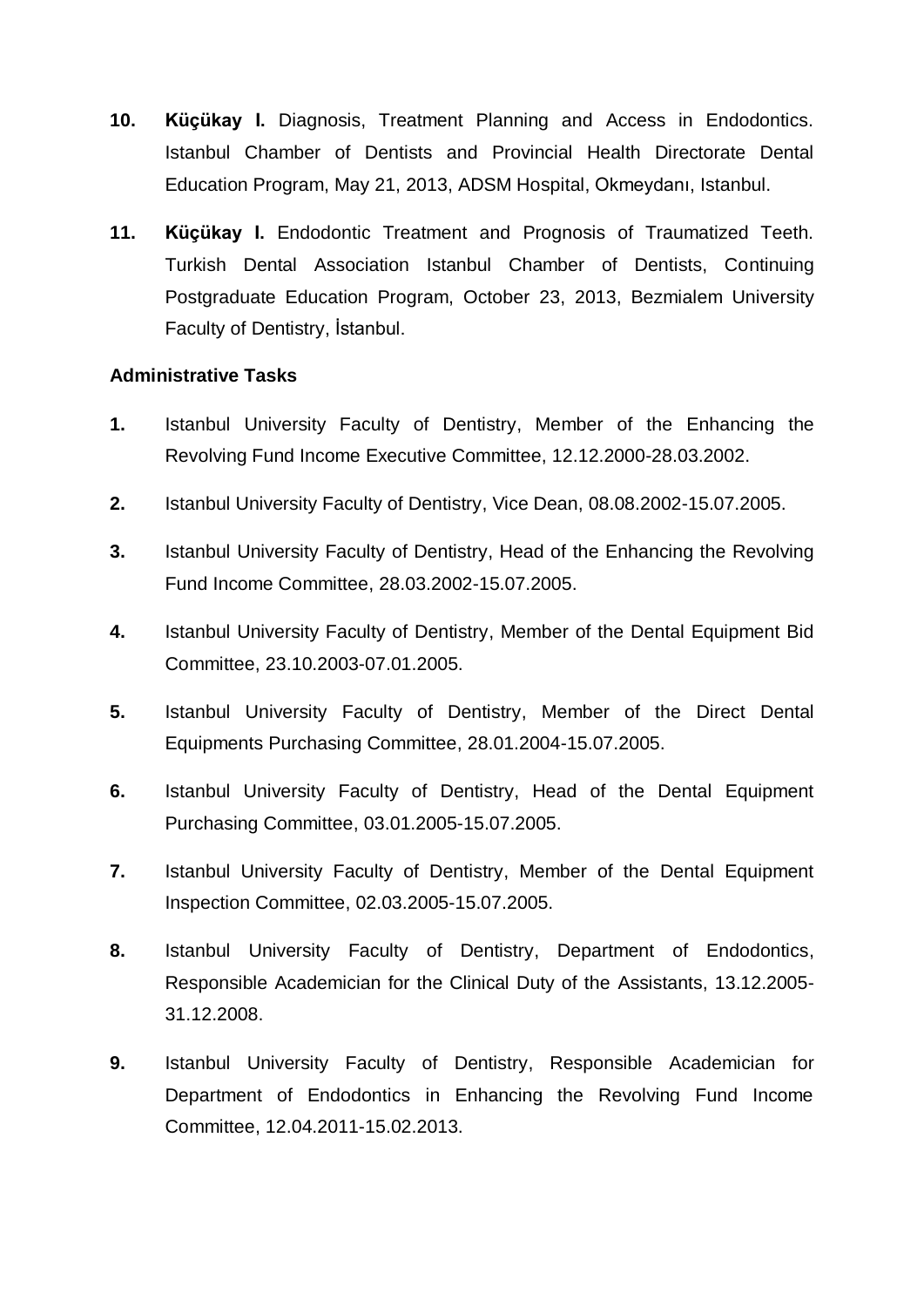- **10.** Istanbul University Faculty of Dentistry, Principal Member of the Social Security Institution (SGK) Payment Objection Committee, 22.06.2011- 15.02.2013.
- **11.** Istanbul University Faculty of Dentistry, Member of the Education Committee, 25.01.2012-28.02.2014.
- **12.** Istanbul University Faculty of Dentistry, Inovation Committee, Responsible Academician for Department of Endodontics, 02.04.2012-28.02.2014.
- **13.** Istanbul University Faculty of Dentistry Department of Endodontics, Responsible Academician for Initial Endodontic Examination of the Patients, 03.12.2012-28.02.2014.
- **14.** Istanbul University Faculty of Dentistry Department of Endodontics, Responsible Academician for Dental Equipment, 03.12.2012-28.02.2014.
- **15.** Istanbul University Faculty of Dentistry, Head of Inspection and Acceptance Committee for Service Procurement, 25.12.2013-28.02.2014.
- **16.** Istanbul University Faculty of Dentistry Department of Endodontics, Responsible Academician for Purchasing the Clinical Dental Materials and the Instruments, 15.11.2007-31.12.2008; 15.05.2012-28.02.2014.
- **17.** Istanbul University Faculty of Dentistry Department of Endodontics, Responsible Academician for Undergraduate and Assistant Clinics, 17.12.2007-17.07.2008; 25.01.2012-28.02.2014.
- **18.** Istanbul University Faculty of Dentistry, Authority of the Restructuring and Renewal of the Education Program (EYYBIS) in Endodontics, 24.06.2010- 28.02.2014.
- **19.** Okan University Faculty of Dentistry, Dean, 15.04.2014-
- **20.** Okan University Faculty of Dentistry, Head of Department of Endodontics, 02.06.2014-31.08.2014.
- **21.** Okan University Faculty of Dentistry, Head of the Faculty Board and the Faculty Executive Board, 04.09.2014-